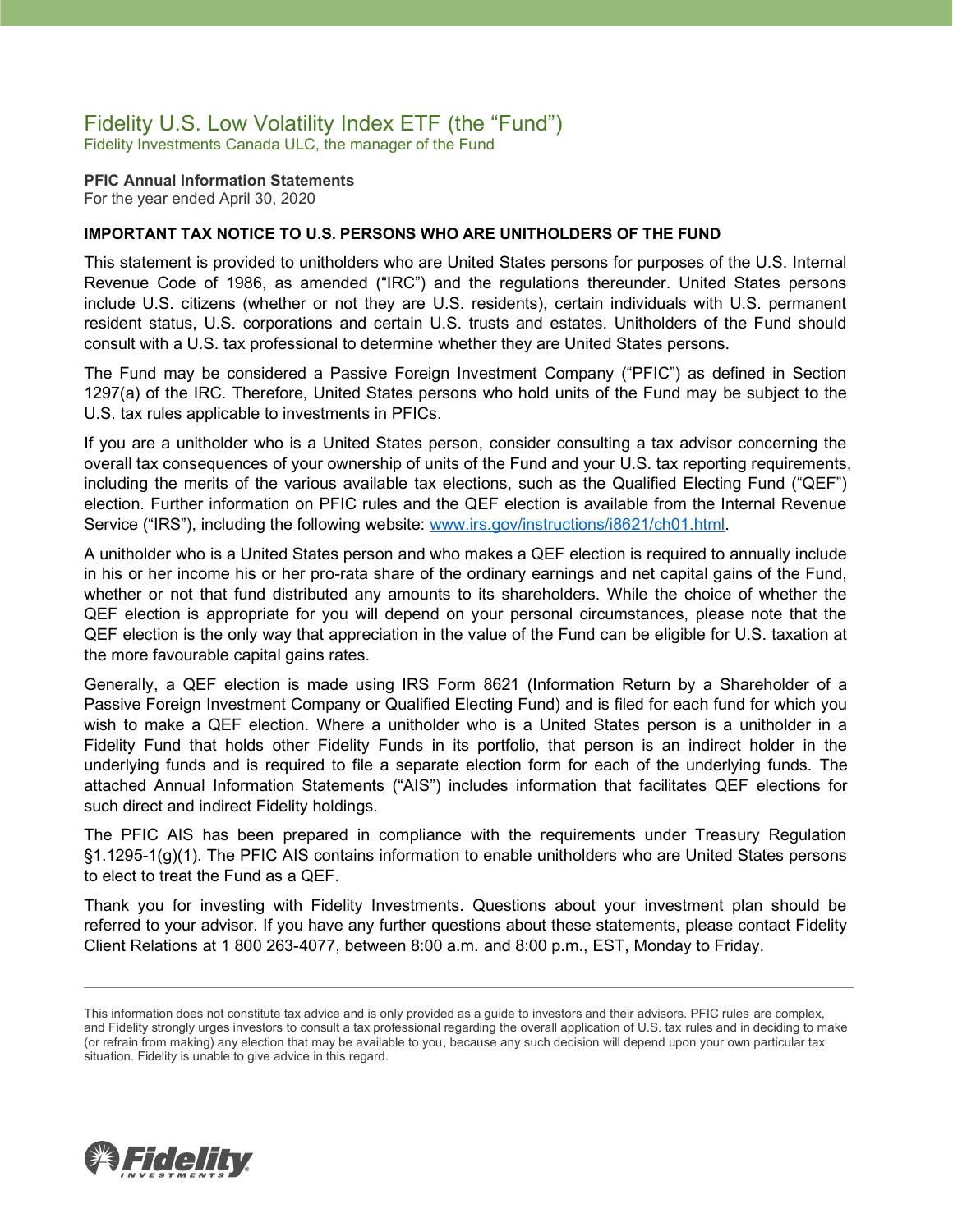# Fidelity U.S. Low Volatility Index ETF

#### **PFIC Annual Information Statements (US\$)**

For the Fund's PFIC taxation year ended April 30, 2020

- 1. This Information Statement applies to the PFIC taxation year of Fidelity U.S. Low Volatility Index ETF (the "Fund") commencing on May 1, 2019 and ending on April 30, 2020.
- 2. The per-unit, per-day amounts of ordinary earnings and net capital gains of the Fund and its lower-tier Fund(s) as applicable, for the period specified in paragraph (1) are provided in the table:

| <b>FIDELITY FUND HELD DIRECTLY</b>                         |                                       | <b>ORDINARY</b><br><b>EARNINGS \$</b> | <b>NET CAPITAL</b><br><b>GAIN \$</b>             |                                              |
|------------------------------------------------------------|---------------------------------------|---------------------------------------|--------------------------------------------------|----------------------------------------------|
| Fidelity U.S. Low Volatility Index ETF                     |                                       | 0.00629368                            | 0.00002876                                       |                                              |
| <b>FIDELITY LOWER-TIER FUNDS HELD</b><br><b>INDIRECTLY</b> | <b>ORDINARY</b><br><b>EARNINGS \$</b> | <b>NET CAPITAL</b><br><b>GAIN \$</b>  | <b>FUND'S U.S. TAX</b><br><b>YEAR COMMENCING</b> | <b>FUND'S U.S. TAX</b><br><b>YEAR ENDING</b> |
| Fidelity U.S. Money Market<br><b>Investment Trust</b>      | 0.00000127                            | 0.00000000                            | May 1, 2019                                      | April 30, 2020                               |

To determine your pro-rata share of the amounts of ordinary earnings and net capital gains of the Fund and each of its lower-tier Fund(s) held directly and indirectly, as applicable, multiply the per-unit per-day amounts indicated above by the number of units of the Fund held and the number of days you held the units during the Fund's PFIC taxation year.

Here is an example to illustrate the calculation using the per-unit, per-day factors.

You own 100 units of Fund A from the period May 1, 2019 through October 31, 2019. You purchased an additional 100 units of Fund A on November 1, 2019. You did not sell any units of the Fund at any time during the year. Fund A has a PFIC taxation year end of April 30, 2020.

The Fund's ordinary earnings were \$0.001 per unit, per day.

Result: Your ordinary earnings for 2020 of the directly held Fund are (\$0.001 \* 183 days \* 100) + (\$0.001 \*181 days $*$  200) = \$54.50

Use the same calculation method in the example above to determine your pro-rata share of the amounts of ordinary earnings and capital gains for any applicable lower-tier Fund(s).